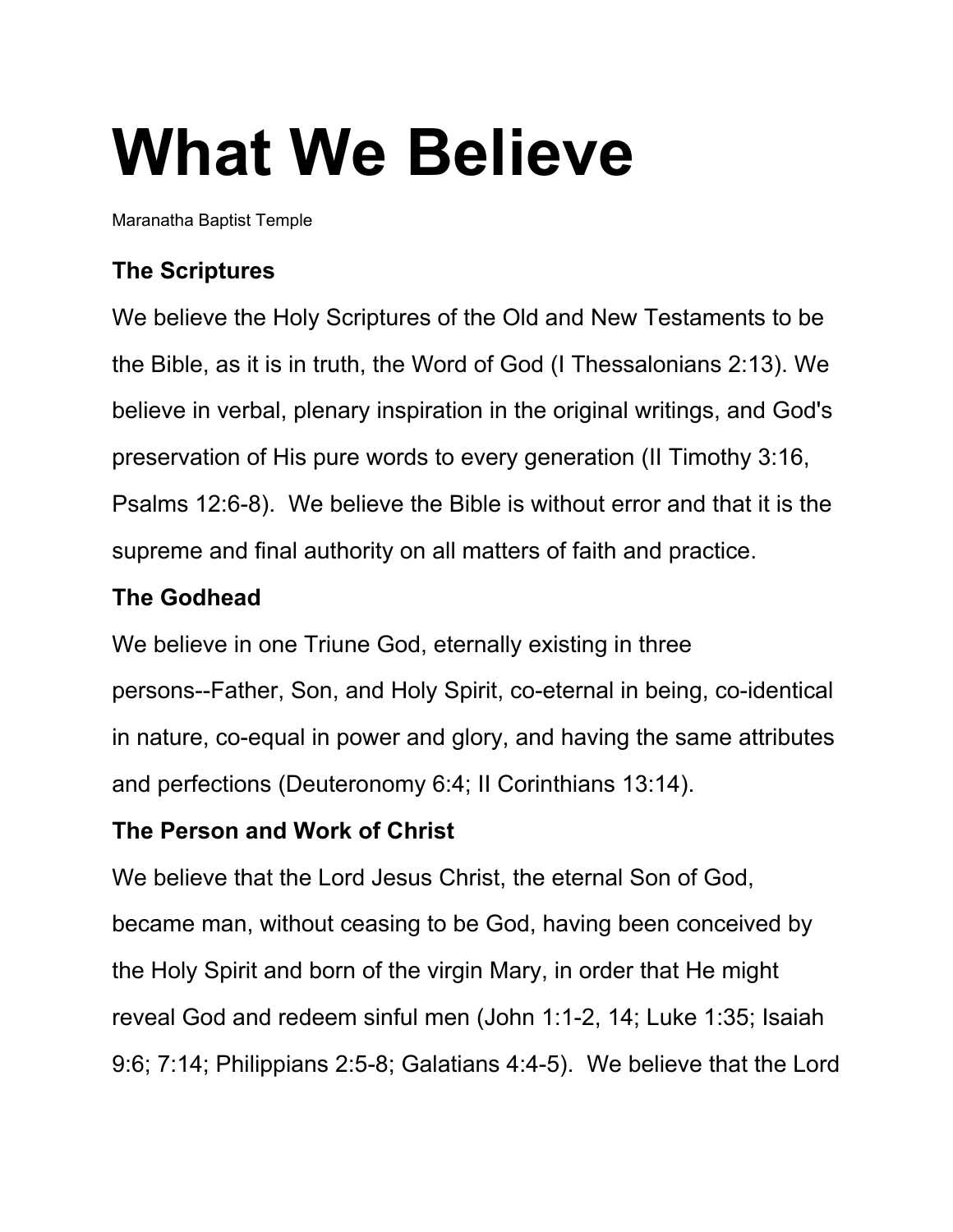Jesus Christ accomplished our redemption through His finished work on the cross as a representative, vicarious, substitutionary sacrifice; and that our justification is made sure by His literal, physical resurrection from the dead (Romans 3:24-25; I Peter 2:24; Ephesians 1:7; I Peter 1:3-5). We believe that the Lord Jesus Christ ascended to Heaven, and is now exalted at the right hand of God, where, as our High Priest, He fulfills the ministry of Representative, Intercessor, and Advocate (Acts 1:9-10; Hebrews 9:24, 7:25; Romans 8:34; I John  $2:1-2$ ).

### **The Person and Work of the Holy Spir**it

We believe that the Holy Spirit is the equal with the Father & Son. He reproves the world of sin, of righteousness, and of judgment; and is the Supernatural Agent in regeneration, indwelling believers at the moment of salvation, and sealing them unto the day of redemption (John 16:8-11; II Corinthians 3:6; I Corinthians 12:12-14; Romans 8:9; Ephesians 1:13-14). He guides, teaches, witnesses, sanctifies, and gives strength to every believer.

### **Creation**

We believe that the universe and all that it contains was created by the spoken Word of God according to scripture, and that it is to be accepted literally. Man was created directly in God's own image and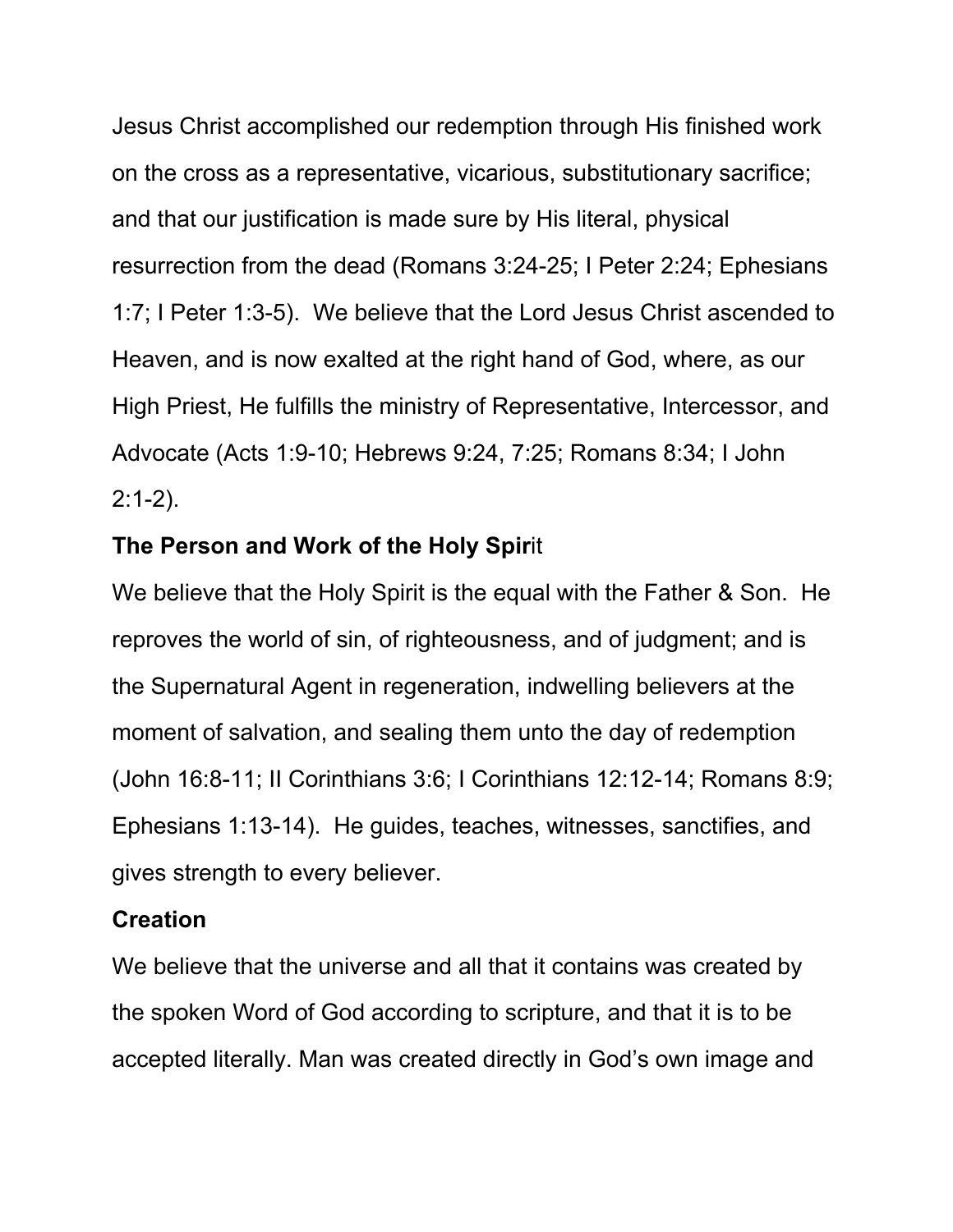after His likeness, making him distinct from all other living creatures. Man's existence was not a product of random chances, nor evolutionary change of species (Exodus 20:11; Colossians 1:16-17; Hebrews 11:3; John 1:3; Genesis 1:1&24&26-27; 2:21-33; Revelation 10:6).

## **Man**

We believe that man was created in the image and likeness of God, but that in Adam's sin the race fell, inherited a sinful nature, and became alienated from God; and that man is a sinner by birth and by choice, and, of himself, utterly unable to remedy his lost condition (Genesis 1:26-27; Romans 3:22-23; Ephesians 2:1-3, 12).

## **The Way of Salvation**

We believe that the clear message of salvation is "repentance toward God and faith toward our Lord Jesus Christ" (Acts 20:21). We believe that when a person realizes that they are a sinner and in need of the Savior, if they believe that Jesus died for their sins and rose again, they can call out to Him and ask for Him to save them - and He will forgive their sins, adopt them into His family, and give them eternal life. (Romans 10:9-13, Ephesians 2:8-10; John 1:12; I Peter 1:18-19, 1 John 4:14-15).

# **Eternal Security**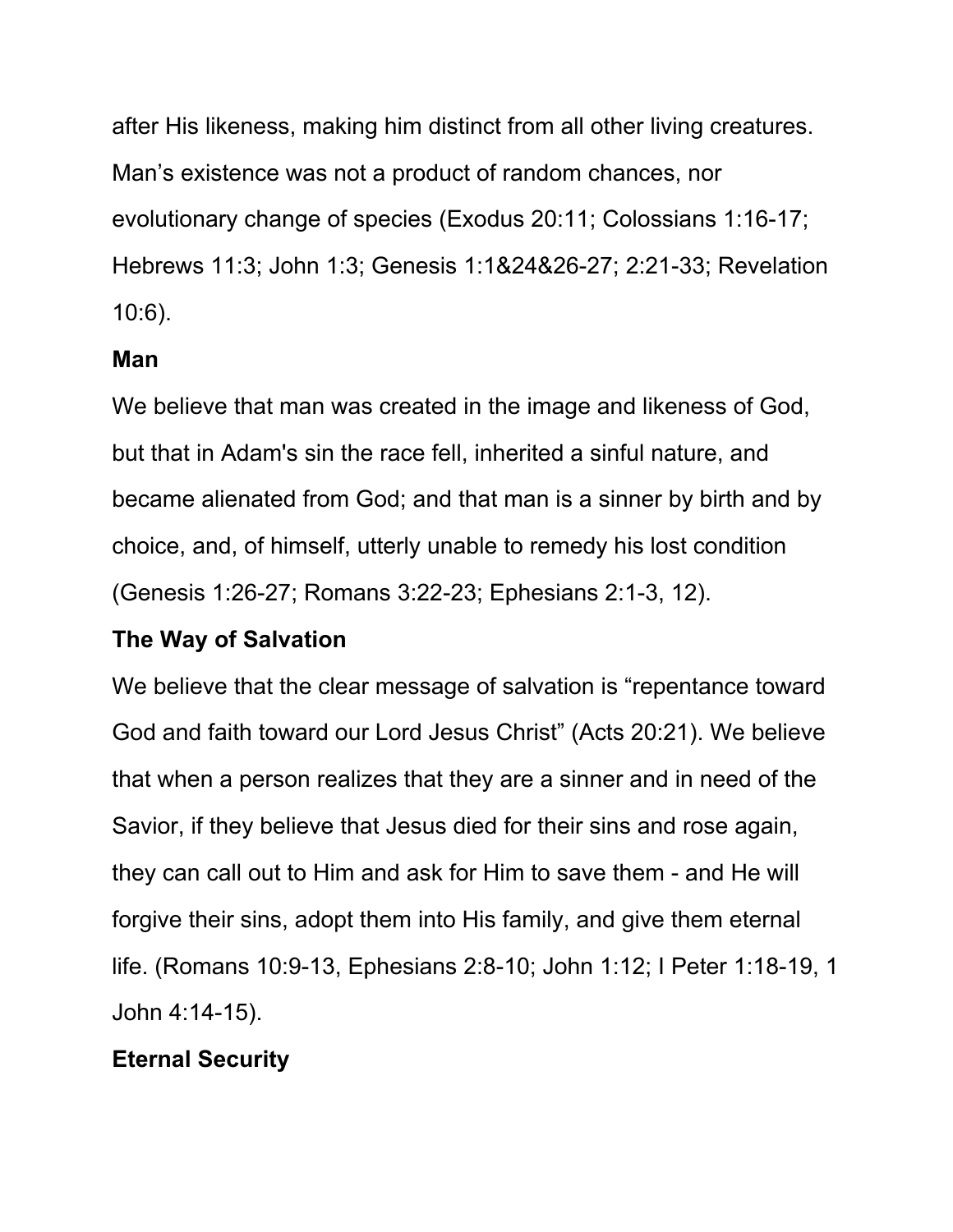We believe that those who receive Jesus Christ as Savior are eternally secure. The security of the believer is not conditioned upon one's circumstances, emotional experiences or strength. The believer's security rests in the finished work of Jesus Christ and God's taking that responsibility as His own. We believe that eternal life is the present possession of every believer (John 10:27-30; Romans 8:31-34&38-39; I John 2:1-2; 5:11-13).

### **The Church**

We believe that a local church is an organized body of believers baptized by immersion upon confession of faith in Jesus Christ, recognizing only two offices (pastor and deacon), sovereign in polity, and bonded together for work, worship, mutual edification, observance of the ordinances, and *the worldwide proclamation of the Gospel*. The church is autonomous and free of any external hierarchy, with Christ as its head (Matthew 16:18-19; Matthew 28:19-20; I Corinthians 12:12-31; Hebrews 10:25). We believe that the establishment and continuance of local churches is clearly taught and defined in the New Testament Scriptures (Acts 14:27; 20:17, 28-32; I Timothy 3:1-13; Titus 1:5-11).

### **The Ordinances of the Church**

1. BAPTISM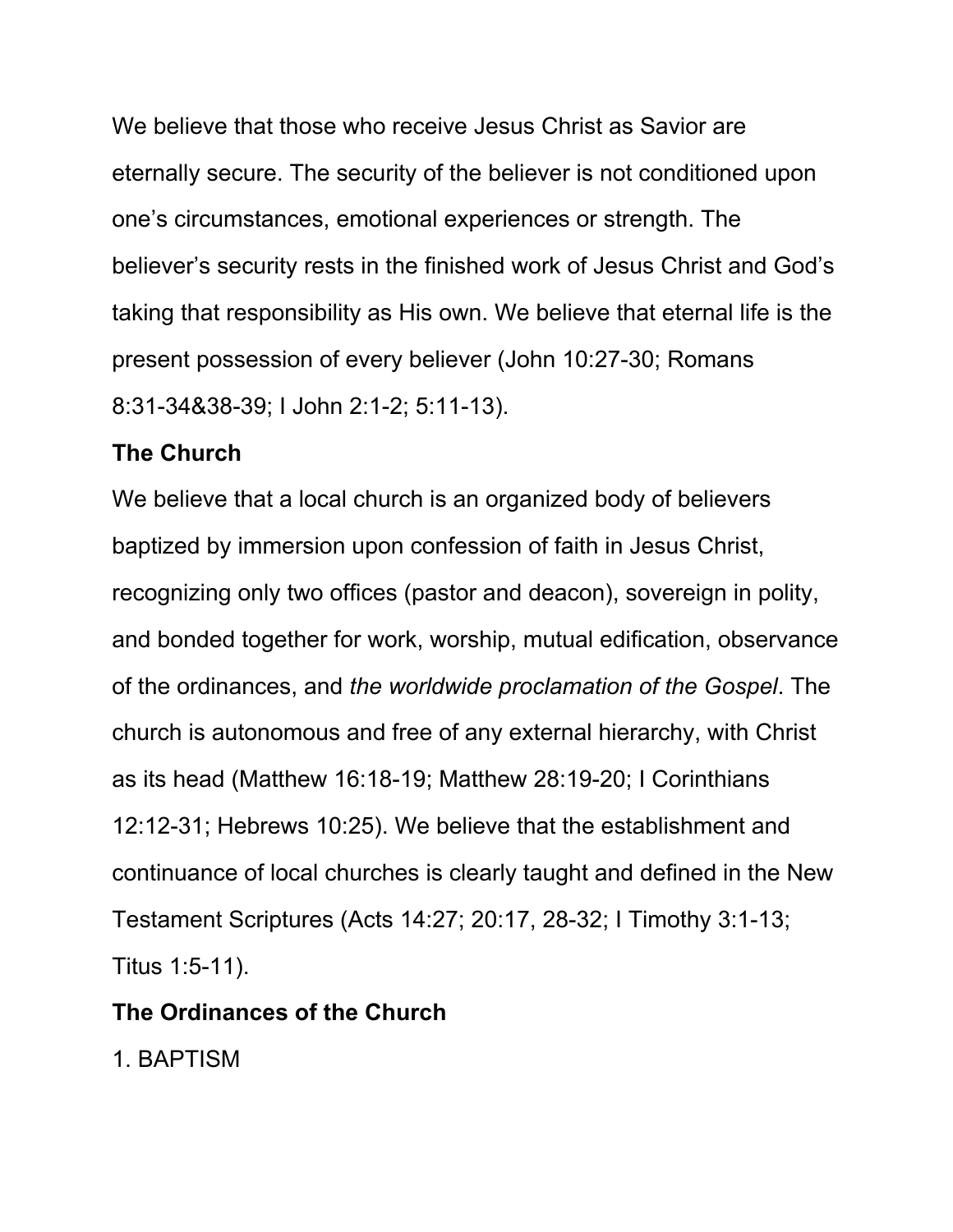We believe that Christian baptism is the immersion in water of a born-again believer, in the name of the Father, the Son and the Holy Ghost, to show forth in solemn and beautiful emblem their faith in the crucified, buried, risen and coming Savior, with its effect in their death to sin and resurrection to a new life and that it is a prerequisite for proper church relationship and a God blessed life. We hereby, declare that Maranatha Baptist Temple will receive into membership those who have been born again, and then baptized, in obedience to the command of Christ. (Romans 6:1-5; Acts 2:41; Acts 8:36-38).

#### 2. THE LORD'S SUPPER

We believe that the Lord's Supper is an ordinance of the church in which born-again believers, by the sacred use of bread and wine, are to commemorate together the dying love of Christ; preceded always by solemn self-examination. We invite other Christians, after self examination, to participate in our communion service.

(I Corinthians 11:23-32; Luke 22:14-20, Acts 2:42).

#### **The Return of Christ**

We believe the "Blessed Hope" of our Lord's return is literal, personal, visible, imminent, premillennial, and pretribulation. He will rapture the saved prior to the seven years of tribulation, and at the end of the tribulation Christ will return with His saints to establish His